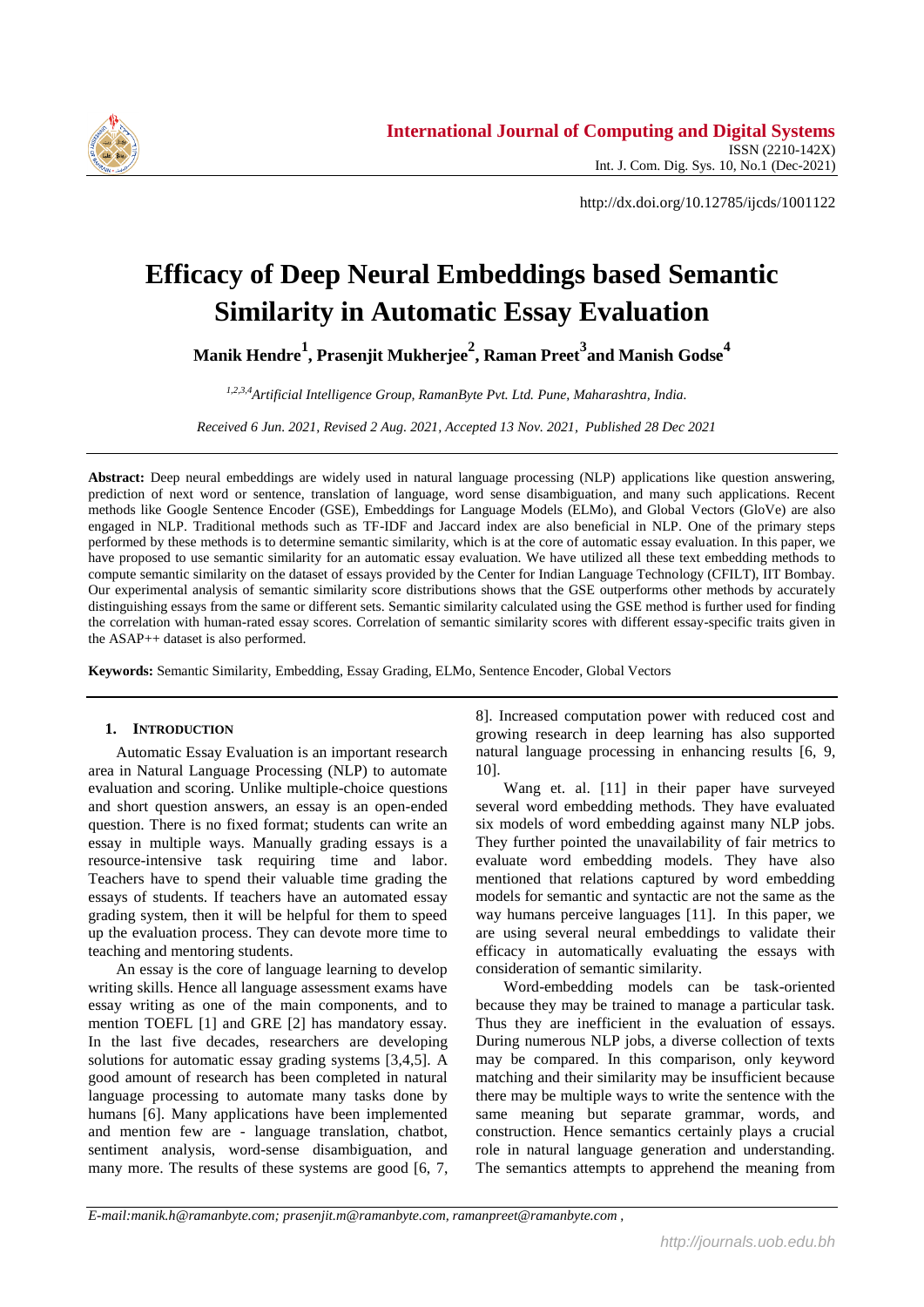different writings. This paper also attempts to calculate semantic similarity using diverse neural embedding techniques on essays. This semantics score is useful in deciding the performance of a candidate in an essay.

Tashu et al. [12] proposed word-mover distance to calculate similarity required in automatic essay evaluation. Wang et al. [11] also used the word-mover distance to determine essay score by giving more weight to semantic similarity of text than the syntax and vocabulary. Zhu et al. [13] applied knowledge graphs based semantic similarity in their work. In general, the semantic similarity techniques use surrounding words to determine the semantic similarity, whereas knowledge graphs use the position and the frequency of the concepts in the knowledge graph. Liu et al. [14] suggested a calculation of semantic similarity in academic articles using the length of the document based on word

embeddings. Pawar et al. [15] gained accuracy in their work using a combination of a semantic profile of an article and word embeddings to determine the similarity between two words, sentences, and paragraphs. Clark et al. [16] proposed to use the word and sentence embeddings in two stages for the automatic evaluation of a text. The first stage determines similarity by maximizing word, word order and sentence. The second stage is all about removing skewness text. They have suggested a new mover's similarity metric. It is the extension of word mover distance useful when using multiple sentences. Sentence mover's similarity metric has enhanced correlation with the scores of human judgment. Melamud et al. [17] presented the method for context representation using bi-direction LSTM.

In Table (I), we have listed some recent notable contributions in the field of automatic essay evaluation.

| Sl. No.        | Paper                                                                                 | <b>Details</b>                                                                                                                                                                                                                                                                                           |  |  |
|----------------|---------------------------------------------------------------------------------------|----------------------------------------------------------------------------------------------------------------------------------------------------------------------------------------------------------------------------------------------------------------------------------------------------------|--|--|
| $\mathbf{1}$   | Essay Grading System Based on LSA<br>with LVQ and Word Similarity [18]                | Word similarity is included in an existing LSA and LVQ based Essay<br>grading system. Word similarity is computed by adding the number of<br>reference keywords present in an input essay.                                                                                                               |  |  |
| $\overline{2}$ | Essay Scoring using Reinforcement<br>Learning [19]                                    | Reinforcement learning is proposed to train the essay scoring model.<br>Quadratic weighted Kappa metric is used as the reward function. QWK<br>is computed for the pack of essays and grading a single essay is<br>considered as the action taken in the framework.                                      |  |  |
| 3              | Automated essay scoring with string<br>kernels and word embeddings [20]               | Character level n-gram features are called as string kernels and they are<br>combined with the word embeddings for an essay scoring.                                                                                                                                                                     |  |  |
| $\overline{4}$ | Automatic Essay Scoring of Swedish<br>Essays using Neural Networks [21]               | Automatic Essay scoring for Swedish using LSTM is proposed.                                                                                                                                                                                                                                              |  |  |
| 5              | Essay scoring system using<br><b>N-GRAM</b> [22]                                      | To take into consideration the word order in an essay grading, N-gram<br>based approach is used.                                                                                                                                                                                                         |  |  |
| 6              | Automatic Features for Essay Scoring An<br>Empirical Study [23]                       | A two-layered convolutional Neural Network (CNN) is applied in<br>automatic feature extraction instead of the hand crafted features.                                                                                                                                                                     |  |  |
| $\tau$         | Automated Essay Grading Based on LVQ<br>and NLP Techniques [24]                       | Artificial neural network based learning vector quantization is used for<br>training the essay grading model. Additionally, different NLP<br>techniques are used for giving feedback to the students.                                                                                                    |  |  |
| 8              | Automated essay scoring with e-rater V.2<br>$[25]$                                    | Advanced version of the E-rater is presented with additional features.<br>This version gives more judgmental control in many modelling<br>parameters. Grammatical, organizational, lexical and vocabulary based<br>features are considered in an essay grading.                                          |  |  |
| 9              | Essay Grading with Probabilistic Latent<br>Semantic Analysis [26]                     | Automatic essay scoring for Finnish language is proposed. Assignment<br>specific knowledge is used to train the model. Probabilistic Latent<br>Semantic Analysis technique is used to compute the semantic similarity.<br>Cosine distance between probability vectors is used as a similarity<br>metric. |  |  |
| 10             | <b>Automatic Essay Grading</b><br><b>Using Text Categorization</b><br>Techniques [27] | Bayesian classifier is used to classify essay into good and worse essay.<br>Essay specific 11 features along with the Bayesian and K-nearest<br>neighbor classifier scores are combined using linear regression to predict<br>an essay score.                                                            |  |  |

| TABLE I. EXISTING AUTOMATIC ESSAY EVALUATION SYSTEMS |  |
|------------------------------------------------------|--|
|------------------------------------------------------|--|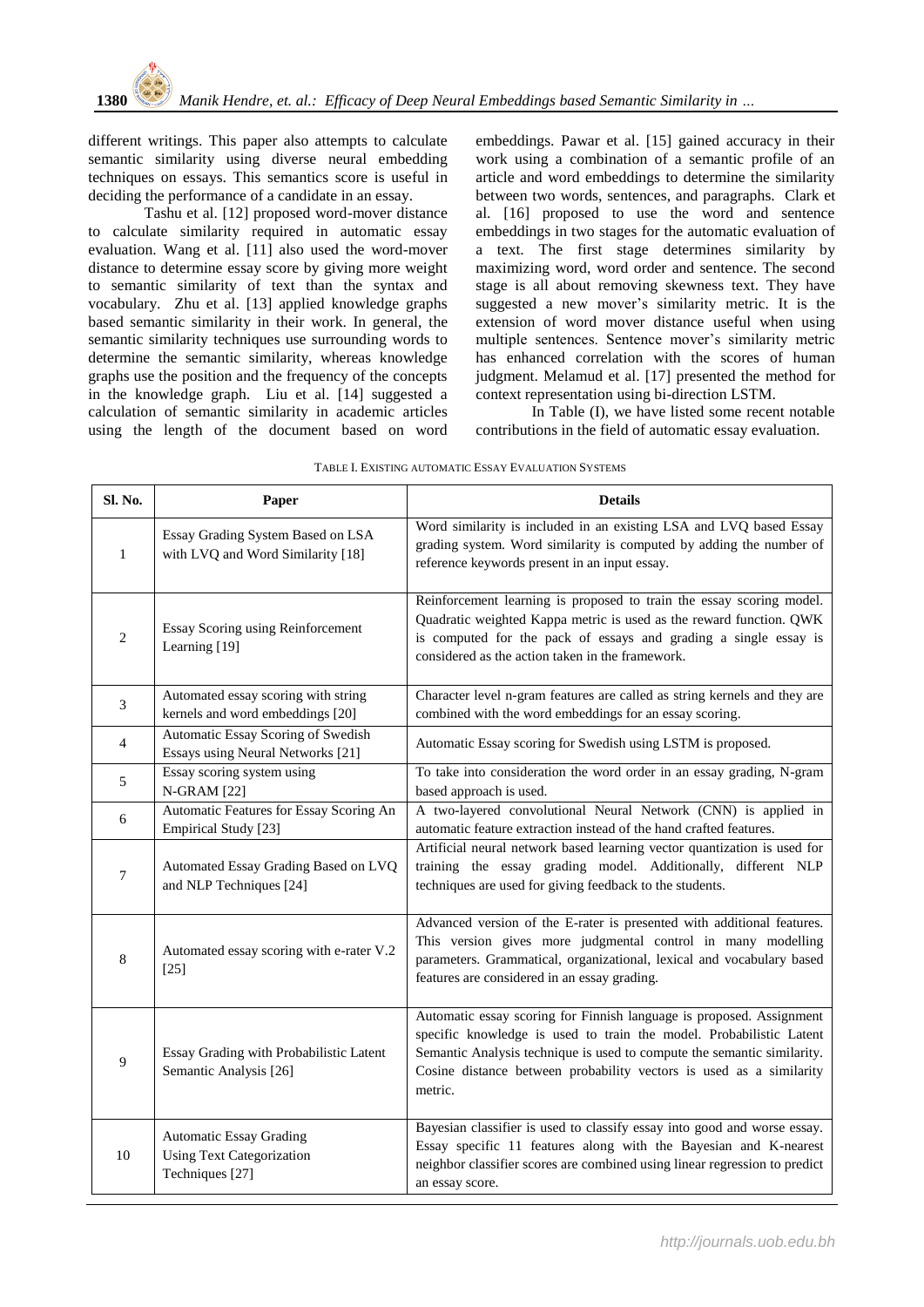# **Int. J. Com. Dig. Sys. 10, No.1, 1379-1389 (Dec-2021) 1381**



In this paper, our main contribution is to calculate the semantic similarity score required in automatic essay evaluation using neural embeddings. We have used different deep neural embedding methods to get the semantic similarity in essay text. Detailed correlation analysis of the semantic similarity scores in comparison with human-rated scores is presented in this paper. The paper has six sections. Section two discusses neural embedding techniques. Section three explains datasets used in experiments. Details on methodology are provided in section four along with the performance evaluation techniques. Experimental results are presented in section five. Finally, the conclusion is discussed in section six.

# **2. NEURAL EMBEDDING TECHNIQUES**

Text data representation in the forms of numerical vectors is an essential requirement in NLP. It is also an input for many machine learning and deep learning methods. Traditionally texts are expressed as TF-IDF vectors based on the word count [35]. TF-IDF highlights words of interest, where TF (Term Frequency) summarizes term frequency in a document and IDF (Inverse Document Frequency) gives a frequency of words across documents. IDF attaches additional weightage to the words which occur not frequently. The result of TF and IDF is the unique number description of the word in a document. Jaccard Index [36] is also a popular similarity metric extensively used by NLP. It calculates the intersection over the union of the words in two sets of texts. Hence depending upon the frequency of common words, it decides the similarity. More the common words more are the similarity.

The TF-IDF and the Jaccard Index methods are common to find the similarity between text documents. Recent advances in the artificial neural network, including deep learning, have inducted new methods like word embedding and Word2vec. The neural embeddings provided by Word2Vec are good for semantic and syntactic structure among words [28,29].

Mikolov et al. at Google [28] have proposed two innovative approaches based on shallow-network for word embeddings. The good part of their work is computationally less intensive shallow-network. The initial approach uses the given context or surrounding words to predict the current word using the bag-of-words technique. The second approach uses a continuous skipgram to identify the context of a given input word. Later they have also suggested improvement [29] over their earlier work [28]. In order to improve the training speed sub-sampling of stop words is used by them [29].

Cer et al. [30] have proposed sentence-level embeddings. They have used fixed-length representation over the variable length. They have adopted the universal sentence encoder to create a 512-dimensional numeric presentation of input sentences having any sentence size. They have adopted two strategies for sentence encodings-Transformer Networks is the first and the second is Deep Averaging Network.

The transformer network approach gives accurate results but requires more computational resources, whereas Deep Averaging Network provides quick results but is less accurate and consumes fewer resources. The models developed using the universal sentence encoder can be used with the help of transfer learning.

ELMo (Embeddings for Language Model) is a deep contextualized model for complex characteristics of word use. Peters et al. [31] suggested the use of ELMo in their work. A bi-directional language model, which can be pretrained, is adopted to compute embeddings in ELMo. In model training, LSTM (Long Short Term Memory) is used with forward and backward passes. ELMO is a feature-based approach with the final vector representation as to the function of all the internal layers. It has notable gains in several NLP applications.

GloVe (Global Vectors) is the algorithm developed at Stanford to get vector representations for words. It is a log-bilinear model with a weighted least-squares objective, which considers the global context rather than only surrounding words while calculating an embedding. Hence it is not similar to word2vec. GloVe uses the nonzero global word-word co-occurrence statistics in training the model. This method performs well on word analogy tasks [32].

#### **3. DATA MANAGEMENT**

In this paper, Automated Student Assessment Prize (ASAP) [33] essay database is used. This database is publicly available in the Hewlett Foundation: Automated Essay Scoring Kaggle competition. This database has 12978 essays. All the essays are collected from the school students of standard 7 to 10. There was no restriction on the number of words that needs to be used to write an essay. All the essays in the database are having 150 to 550 words length. The essays are written on 8 different topics. Out of these eight sets of essay topics, essay set 1, 2, 7 and 8 are of persuasive or narrative in nature. Whereas essay sets 3, 4, 5 and 6 are source dependent in which the source text is provided, by studying it student has to write the essays. Each essay has been double scored with the help of human graders. Some of the essays are graded by multiple human graders on different traits. Three types of scores for each essay of the dataset is available consisting of rater1's domain score, rater2's domain score and the resolved domain score among all the raters. To rank the different deep neural embedding techniques, this paper calculates the semantic similarity among the same topic essays (Intra-Class) and different topic essays (Inter-Class). As the essays in the ASAP [33] database contains eight different sets of essays, it enables the semantic similarity computation between same and different types text.

One drawback of the ASAP [33] dataset is that it contains only the overall scores for 6 of the 8 essay sets. Only two essay sets are evaluated on different essay traits. To overcome this drawback, Mathias and Bhattacharyya [34] have done the work of annotating the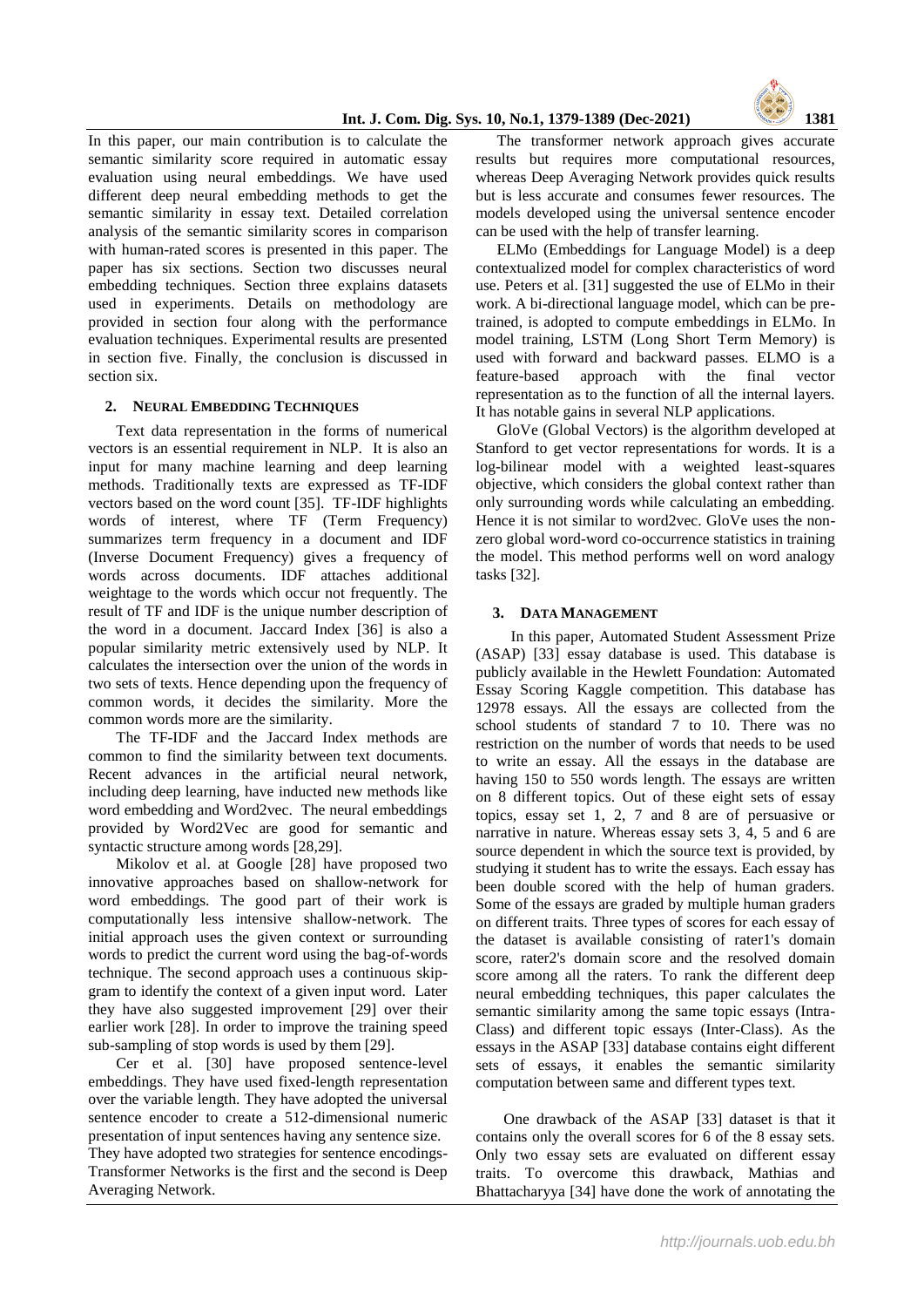essays on different essay traits. Well qualified human graders were employed for evaluating the essays. The details about the ASAP++ dataset are given in the Table (II). Persuasive or argumentative essays are evaluated on the Convention, Organization, Sentence Fluency and Word Choice traits. The source dependent essays are evaluated based on the Content, Prompt Adherence, Language and Narrativity parameters. The original dataset have anonymized the words like person names, addresses or the words which mentions the personal information. These words are substituted by the personally unidentifiable words like Person1, Person2, and Organization1 etc. This paper makes use of the ASAP++ [34] dataset to find the correlation among different essay trait's scores and the semantic similarity scores.

TABLE II. ASAP++ DATASET DETAILS

| <b>Essay Set</b> | <b>Essay Type</b>              | <b>Traits</b>                                                | <b>Score</b> |
|------------------|--------------------------------|--------------------------------------------------------------|--------------|
| Set 1            | Persuasive or<br>Argumentative | Convention.<br>Content,                                      | $1 - 6$      |
| Set 2            |                                | Organization,<br>Sentence<br>Fluency and Word Choice         | $1 - 6$      |
| Set 3            | Source                         | Prompt<br>Content,<br>Adherence, Language and<br>Narrativity | $0 - 3$      |
| Set 4            |                                |                                                              | $\sqrt{0-3}$ |
| Set 5            | Dependent                      |                                                              | $0 - 4$      |
| Set 6            |                                |                                                              |              |

# **4. METHODOLOGY**

We have proposed the use of semantic similarity for automated essay scoring. In any text based evaluation system, the scoring should be done on the basis of the context or meaning of the text rather than just text matching. Human graders also takes meaning of the written text into the consideration while grading the essays. So if there is a model essay written by the human expert adhering to all the required conditions then one can simply compare this essay with the student written essays. There is no single or fixed way of writing an essay, each student has its own way of writing an essay. That's why we cannot perform the string matching of model essay and the student written essay. This work proposes to calculate the semantic similarity between the model essay and the student written essay. The Figure (1) shows the process of using deep neural embedding based semantic similarity in an automatic essay scoring system. The context aware numerical representation of an input essay and the model essay is calculated using different neural embeddings techniques. Similarity between these embeddings is calculated using the Cosine similarity metric. This similarity score can be used to give actual grade to an essay. Higher semantic similarity with the model essay, means the high score for an essay.



Figure 1. Neural Embedding based Automatic Essay Scoring Process

The figure (2) explains the process of calculating intra and inter class similarity scores. In computing intraclass scores, the embeddings of same topic essays are used. While in computing inter-class scores, the embeddings of different topic essays are used. This way of comparing the text data from same set and different set is inspired from the genuine and impostor comparisons made in biometric recognition. In the recognition field the similarity to the same user data is expected to be high and with other users, it is expected to be low. The input has to be in the numerical form rather than in the text format, while calculating the distance or similarity.

Different embedding techniques can be employed to embed the text data into its numerical form. The numerical representation text data is called as the 'Embedding'. Let's denote  $m_{xy}$  as the embedding of  $x^{th}$ essay from  $y^{th}$  set. The *y* will take values from 1 to 8 as there are eight essay sets in the database. Let's consider

 $n<sub>y</sub>$  as the embedding for the model essay from particular y<sup>th</sup> essay set. To calculate the similarity some kind of distance metric is required. In this research paper, the Cosine distance metric is used to compute similarity between embeddings. The cosine angle between two embedding vectors is measured to compute the similarity. The equation (1) shows the formula for cosine similarity calculation.

$$
Cos(\theta) = Similarity(m_{xy}, n_y) = \frac{m_{xy} \cdot n_y}{|m_{xy}| |n_y|}
$$
 (1)

If the angle between two embedding vectors is '0' then Cosine of angle '0' gives value as '1'. The cosine similarity of '1' indicates total similarity between the embeddings.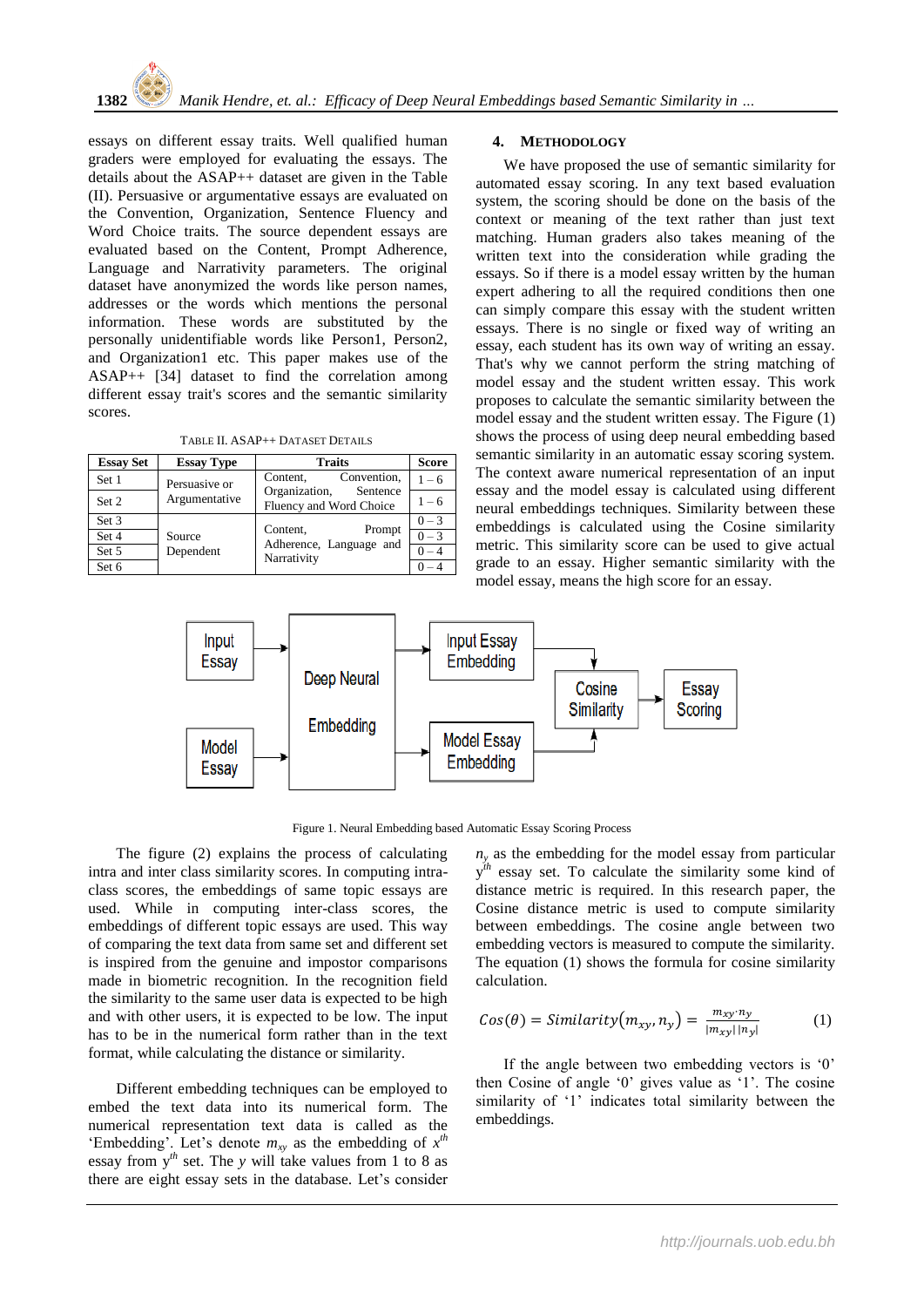



Figure 2. Semantic Similarity Computation Process

# **4.1 SELECTION OF MODEL ESSAY**

The datasets used in this paper does not provide the reference or model essay due to which we have selected the top scored essay as the model essay. There can be many essays having the top score, because of this, following steps are taken to find the model essay for each essay set.

#### **Steps to select Model Essay:**

**Step 1:** Find an Essay having maximum domain1 score

**Step 2:** If there is only one essay having maximum domain1 score then goto step 7

**Step 3:** Else find the maximum AverageAllTraitsScore for all the essays found in step 1

**Step 4**: If there is only one essay having maximum AverageAllTraitsScore then goto step 7

**Step 5:** Else find the length of each essay found in the step 3

**Step 6:** Return first essay having maximum length as model essay

**Step 7:** Return essay as model essay

#### **4.2 PERFORMANCE EVALUATION**

Following performance evaluation criterions are used for comparative analysis of the used neural embedding methods:

**1. Distribution Plot**: In this, we plot the similarity score distribution between the same topic essays (intra-class) and different topic essays (inter-class). Intra-class scores are the ones that are calculated by comparing text from the same essay set. Inter-class scores are the ones that are calculated by comparing text from different essay sets. In the distribution plot, we want maximum separation between curves of intra-class and inter-class scores. The more the separation, the more accurate the similarity computation method is.

**2. Box Plot:** The box plot shows the five-number summary of the similarity scores for each Essay set. For each essay set, we plot both the similarity scores of same topic essays (intra-class) and different topic essays (interclass) in the same graph. Ideally, there should not be any overlap between box-plots of semantic similarity scores within intra and inter class.

**3. Decidability Index** measures the difference between probability distributions. In this paper, the decidability index is used to calculate probability distributions of similarity score and their difference among intra-class and inter-class. Decidability Index is calculated as given in equation (2),

$$
d' = \frac{\sqrt{2} |\mu_{IntraClass} - \mu_{InterClass}|}{\sqrt{\sigma_{IntraClass}^2 + \sigma_{InterClass}^2}} \tag{2}
$$

Here, the mean is  $\mu$ , and the variance of semantic similarity scores is  $\sigma^2$ . Higher value of Decidability Index shows the better performance.

**4. Correlation with Human rated scores:** In this we have calculated the correlation between the similarity score and the actual grades given by the domain experts. Pearson correlation coefficient is used for computing the correlation. Pearson correlation coefficient(r) is calculated as,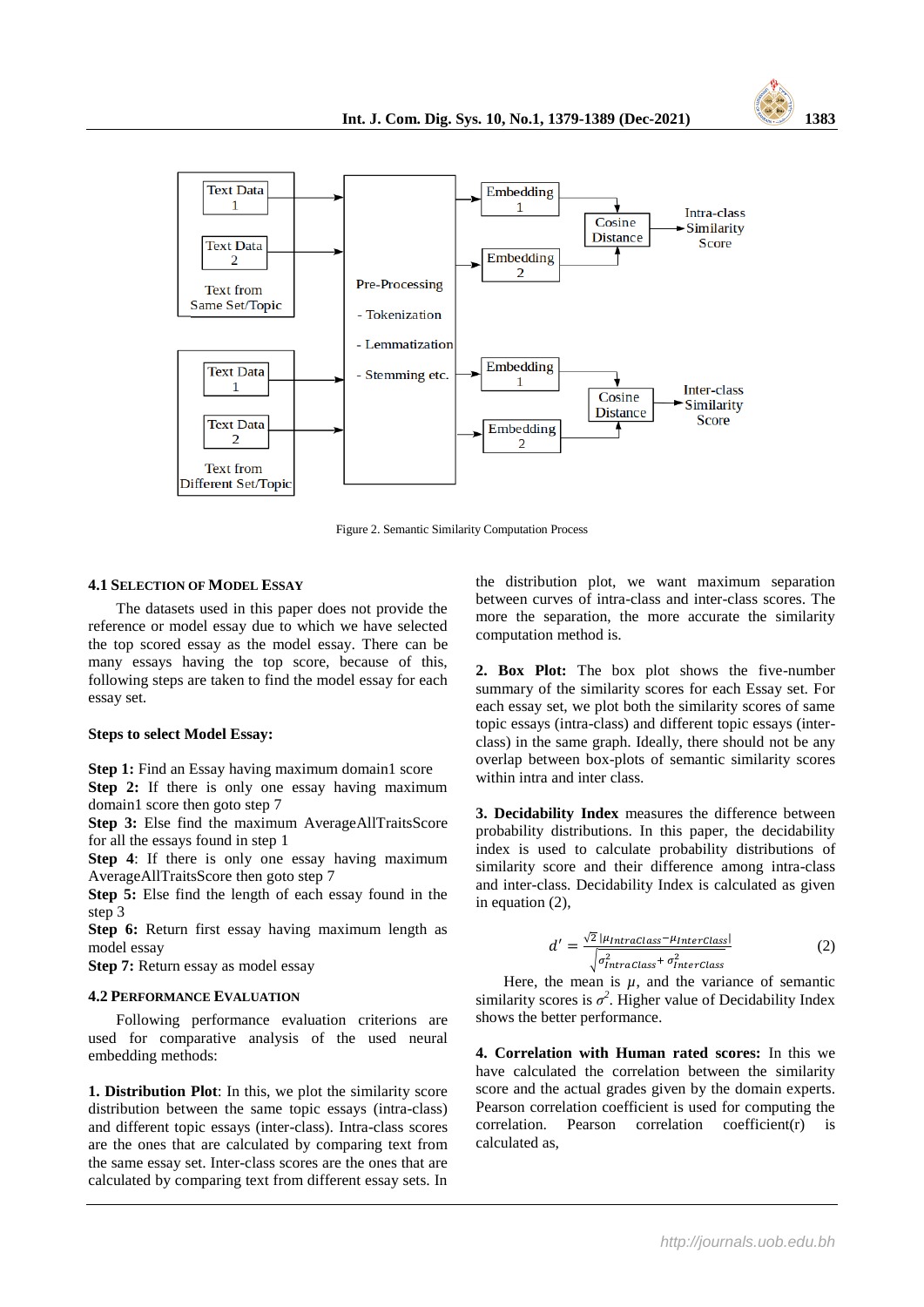$$
r = \frac{n(\sum xy) - (\sum x)(\sum y)}{\sqrt{[n\sum x^2 - (\sum x)^2][n\sum y^2 - (\sum y)^2]}} \tag{3}
$$

# **5. EXPERIMENTAL RESULTS**

In the experimental analysis, the first step is to compare methods for their performance in calculating semantic similarity. For measuring objectives, we have used top-scored essays as a model essay from each set of essays. The intra-class similarity is computed using essays from the same set of essays. The computation of similarity score for all essays is done by comparing them with the model essay provided they belong to the same set.

The score for similarity within inter-class is calculated using essays from the different sets. The model essays are identified from every set of essays. They are the benchmarks for calculating similarity scores by comparing them with the essays from sets. For our experiment, we have used initial 100 essays in scoring. In our experiment, similarity scores are determined using the multiple evaluation methods, and the outcome of the experiment is- 12977 intra-class and 5600 inter-class scores. The distance among neural embeddings is measured using cosine similarity.

The methods employed in the similarity calculations are TF-IDF [35], Jaccard [36], Google Sentence Encoder Large [30], Google Sentence Encoder Lite [30], ELMo [31], and Glove [32] methods. The best-performing model is further selected for correlation analysis with that of the human-rated essay scores.

# **5.1 SIMILARITY SCORE DISTRIBUTION**

This section presents distributions of semantic similarity within intra and inter class for each method used in the evaluation. Box plots have been used to present the similarity score of the essay set for every method. The box plots with notches describe the similarity scores of intra-class semantic, whereas boxplot without notches show the similarity scores for interclass.

Figure (3) shows similarity distribution of TF-IDF. We can see the more overlapping region in figure (3a). For essay set-3 and set-7, the overlap between similarity scores of the intra and inter class can be seen in figure (3b). Rest of the essay sets shows a significant separation. Figure (4) presents distribution of similarity score calculated using Jaccard Index. In essay set-2 and set-3 overlap can be seen in figure (4b). The distribution plots in figure (5) are for the GloVe method. Most of the

box plots with and without notch are overlaying and can be seen in figure (5b). Figure (7) shows the outcome of GSE-Lite, while figure (8) displays for GSE-large. Both methods deliver very well toward semantic similarity scores. This can be seen in the distribution plots with less overlap among inter and intra class. Furthermore, the box-plot from most of the sets confirms the definite parting among inter and intra class similarity score. GSE-Lite requires less time and memory to estimate the embeddings as contrasted to GSE-Large. However, there is no improvement in performance. Outcomes for GSE-Large and GSE-Lite are substantially alike.

Figure (7) shows the outcome of GSE-Lite, while figure (8) displays for GSE-large. Both methods deliver very well toward semantic similarity scores. This can be seen in the distribution plots with less overlap among inter and intra class. Furthermore, the box-plot from most of the sets confirms the definite parting among inter and intra class similarity score. GSE-Lite requires less time and memory to estimate the embeddings as contrasted to GSE-Large. However, there is no improvement in performance. Outcomes for GSE-Large and GSE-Lite are substantially alike.

# **5.2 DECIDABILITY INDEX**

Table-III presents values of the decidability index for all the methods used in the evaluation. Decidability Index represents the separation between two probability distributions. The distribution and box plots are not able to differentiate the performance of GSE-Large and GSE-Lite. However, decidability index values indicate that GSE-Large performs most reliable than remaining methods inclusive of GSE-Lite.

The TF-IDF and Jaccard index have performed well compared to the GloVe method. With 2.8375 as decidability index, GSE-Large is best in separating similarity scores between intra-class and inter-class semantics. GloVe method scores at the bottom with a decidability index value as 0.9271. It means GloVe is unable to differentiate the essays from the same and/or different sets.

| Method           | <b>Decidability Index</b> |
|------------------|---------------------------|
| GSE Large [30]   | 2.8375                    |
| <b>ELMo</b> [31] | 2.1527                    |
| Jaccard [36]     | 1.6013                    |
| TF-IDF [35]      | 1.2434                    |
| GSE Lite [30]    | 1.2349                    |
| GloVe [32]       | 0.9271                    |

TABLE III. SEPARATION IN INTRA AND INTER CLASS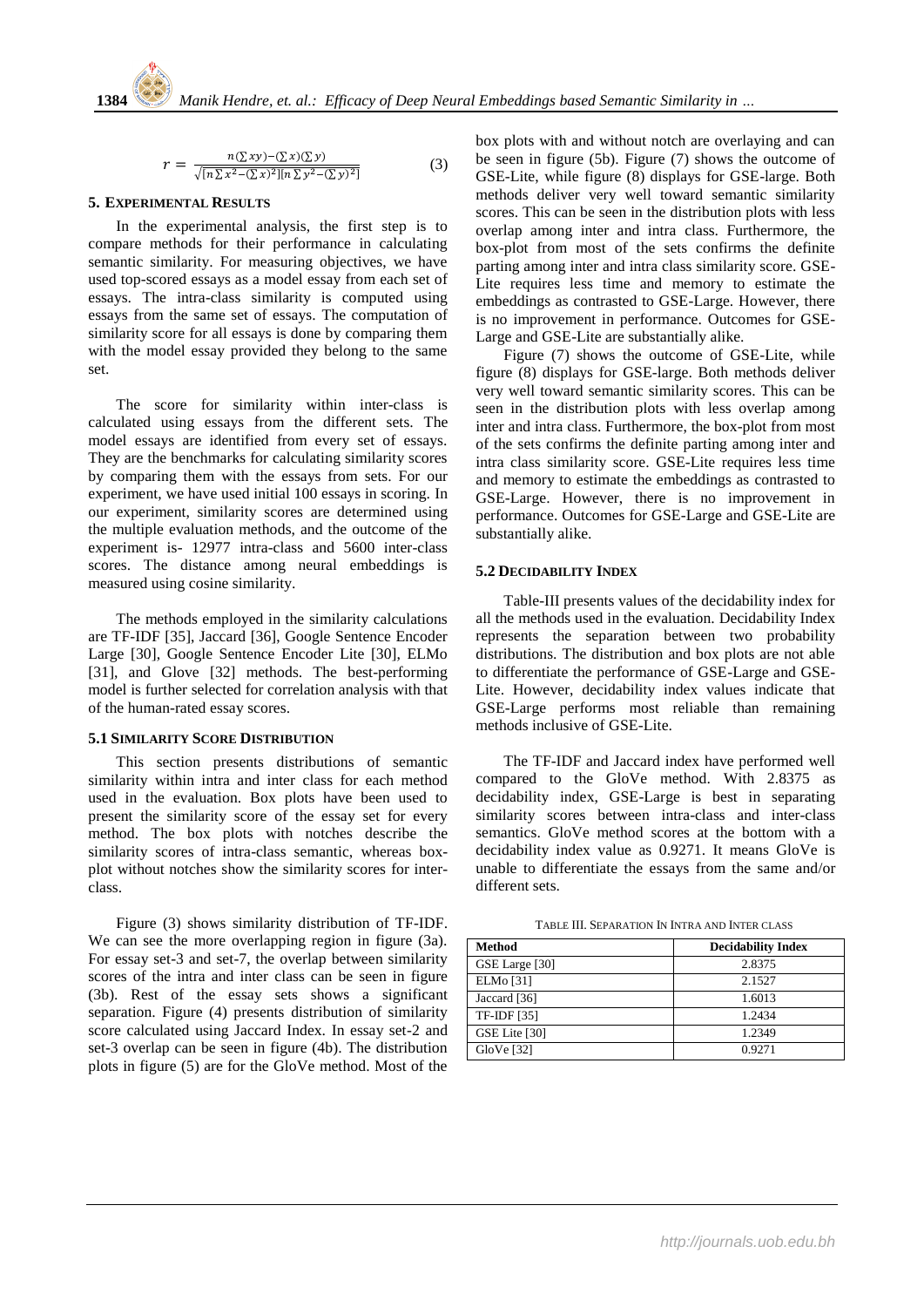

Figure 3. TF-IDF Semantic Similarity Score Distribution







Figure 5. GloVe Semantic Similarity Score Distribution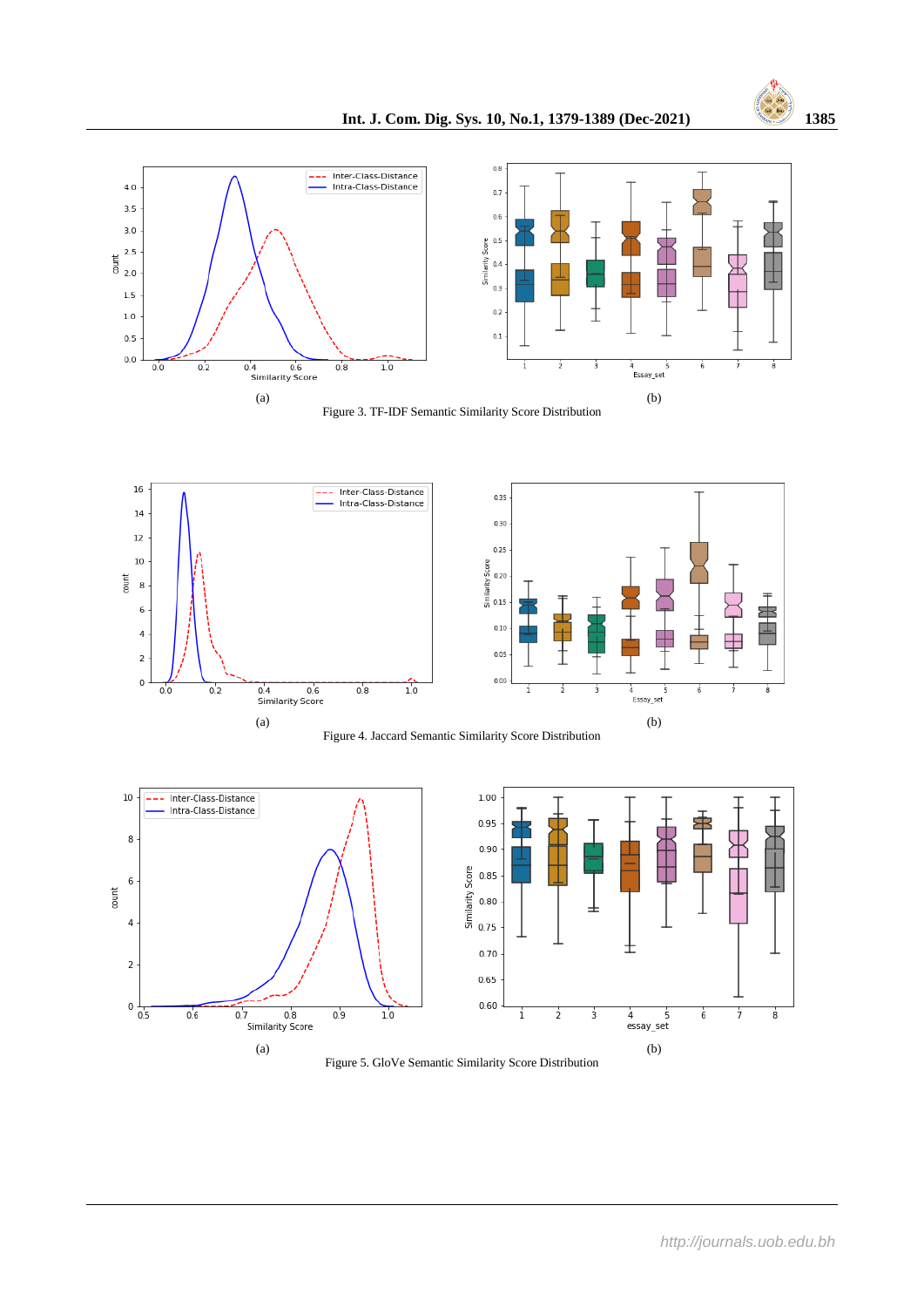

Figure 6. ELMo Semantic Similarity Score Distribution









Figure 8. GSE-Large Semantic Similarity Score Distribution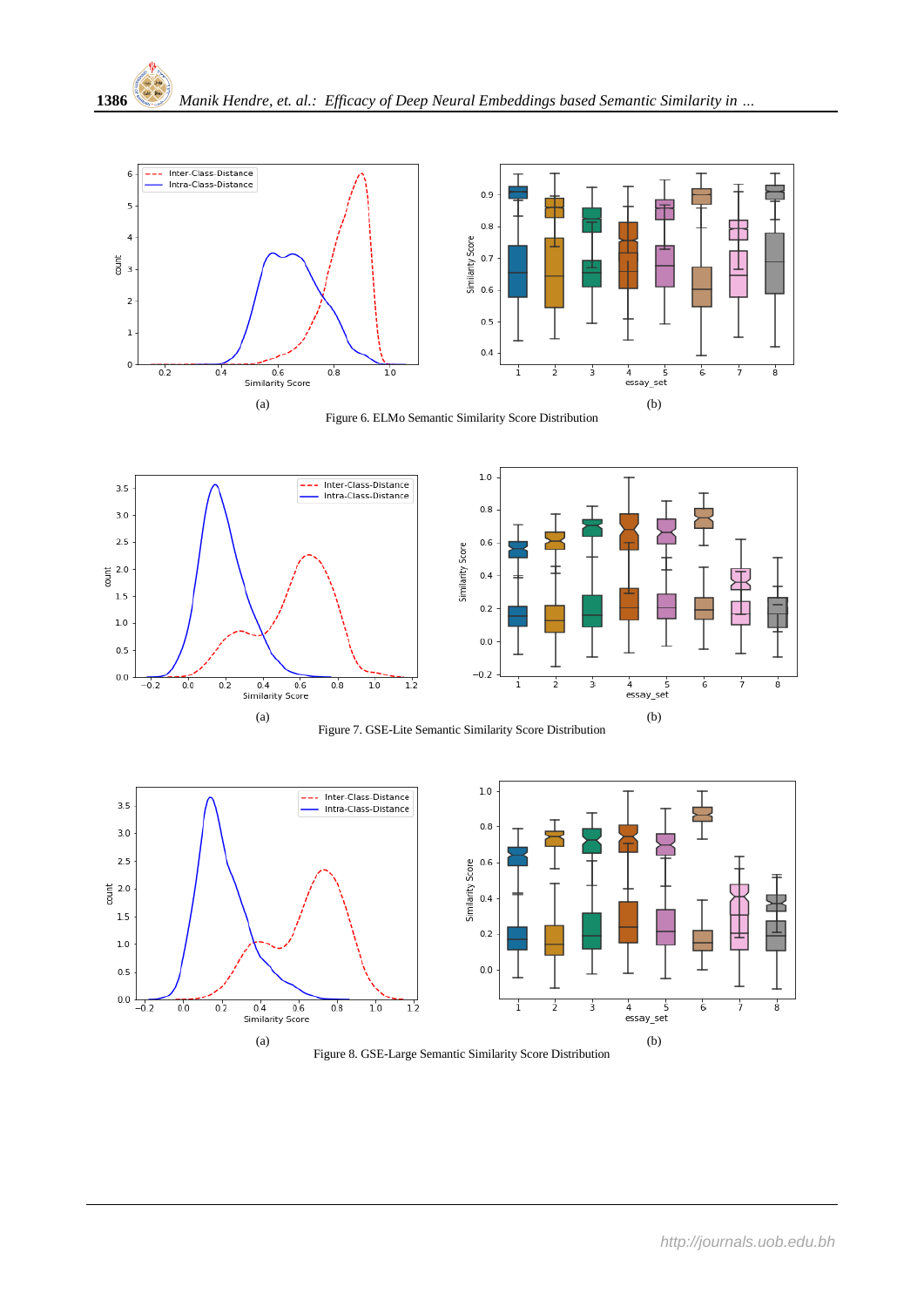

# **5.3 Correlation of Semantic Similarity with Domain Scores**

In this paper, the deep neural embedding of the model essay text is equated with other essays from the same set to find the semantic similarity. This paper claims that semantic similarity is crucial in the automatic grading of essays. Pearson correlation coefficient is computed between the semantic similarity scores and the human grades. It is required in examining how the semantic similarity scores correlate with that of the manually human graded scores. The experimental analysis in sections (5.1) and (5.2) shows that the Google Sentence Encoder Large [30] outperforms all the other methods under consideration. Due to this, semantic similarity scores computed using the GSE-Large [30] model are used in this section for correlation analysis. The correlation is computed with overall domain scores and essay-specific trait scores. ASAP [33] has three different types of human graded scores namely domain1 score, rater1 domain1, and rater2 domain1 scores. Two different raters are used to evaluate each essay and their scores are given in rater1 domain1 and rater2 domain1 scores respectively. The overall scores are provided in the domain1 score. Table (IV) shows the correlation between the semantic similarity scores and the domain1 score, rater1 domain1, and rater2 domain1 scores. The Pearson correlation coefficient of more than 0.5 is considered as the moderate correlation and the value greater than 0.7 is generally considered as a high correlation. One can see from Table (IV) that, all the correlation values are greater than 0.5. Essay set1 has the highest correlation of 0.7463 between the semantic similarity scores and the overall domain1 score. Set2 essays have the highest correlation with similarity scores given by rater1 domain1 and the rater2 domain1 scores as compared with other essay sets.

ASAP++ dataset [34] has provided scores for six sets of essays according to specific essay traits. This dataset has human grades, for the first two persuasive or argumentative essay sets on the Content, Convention, Organization, Sentence Fluency, and the Word Choice traits. Table (V) shows the scores for correlation of semantic similarity with the characteristics specific for the persuasive type essays. Set1 has the highest correlation of 0.6910 with that of the Content trait as compared with the other essay traits. Set2 shows the high correlation of 0.6293 with Organization trait as compared with the other essay traits. Table (VI) shows the correlation values for the source-dependent essays. Humans are the assessors for source-dependent essays, and grading parameters are content, prompt adherence, language, and narrativity traits. The source-dependent essay shows a high correlation with the content parameter as compared with the other parameters.

TABLE IV. CORRELATION WITH DOMAIN SCORES

| <b>Essay</b><br><b>SET</b> | domain1 | rater1  | rater2  |
|----------------------------|---------|---------|---------|
|                            | score   | domain1 | domain1 |
| Set1                       | 0.7463  | 0.6886  | 0.6960  |
| Set2                       | 0.6985  | 0.6985  | 0.7000  |
| Set <sub>3</sub>           | 0.5495  | 0.5305  | 0.5204  |
| Set4                       | 0.6576  | 0.6345  | 0.6346  |
| Set <sub>5</sub>           | 0.7207  | 0.6962  | 0.6954  |
| Set <sub>6</sub>           | 0.7267  | 0.6984  | 0.6999  |

TABLE V. CORRELATION WITH SPECIFIC TRAITS FOR PERSUASIVE ESSAYS

| <b>Essay SET</b>   | Set-1  | Set-2  |  |
|--------------------|--------|--------|--|
| Content            | 0.6910 | 0.6240 |  |
| Convention         | 0.6206 | 0.5411 |  |
| Organization       | 0.6328 | 0.6293 |  |
| Sentence Fluency   | 0.6281 | 0.5681 |  |
| <b>Word Choice</b> | 0.6559 | 0.5892 |  |

TABLE VI. CORRELATION WITH SPECIFIC TRAITS FOR SOURCE DEPENDENT ESSAYS

| <b>Essay SET</b> | Set-3  | Set-4  | Set-5  | Set-6  |
|------------------|--------|--------|--------|--------|
| Content          | 0.5803 | 0.6549 | 0.6406 | 0.6535 |
| Prompt Adherence | 0.5802 | 0.6636 | 0.6081 | 0.6474 |
| Language         | 0.5330 | 0.5605 | 0.5916 | 0.6147 |
| Narrativity      | 0.5741 | 0.6353 | 0.6188 | 0.6430 |

Correlation analysis between semantic similarity and the human rated scores as depicted in the tables (IV, V and VI). It strongly advocates semantic similarity using deep neural embeddings in an automatic essay evaluation.

#### **6. CONCLUSION**

In this research paper, an in-depth analysis of the different text embedding methods is performed to check their efficacy in an automatic essay evaluation. Analysis of experiments shows that semantic similarity is one of the key components of automated essay evaluation. The paper has used several recent deep neural embedding techniques for computing the semantic similarity of essay text. The traditional text embedding techniques like Jaccard similarity index & TF-IDF are common in estimating the similarity scores for semantics. The recent embedding schemes based on deep neural are-ELMo, Google Sentence Encoder (GSE-Lite and GSE-Large), and GloVe are also used for computing essay text embeddings.

The research findings of this paper show that the Google Sentence Encoder and ELMo models outperform other embedding methods. The GSE-Large model with 2.8375 Decidability Index gives the highest separation between the semantic similarity scores. The traditional TF-IDF and Jaccard similarity index methods show good performance in determining the semantic similarity of essay text. Extensive correlation analysis is done by comparing semantic similarity scores with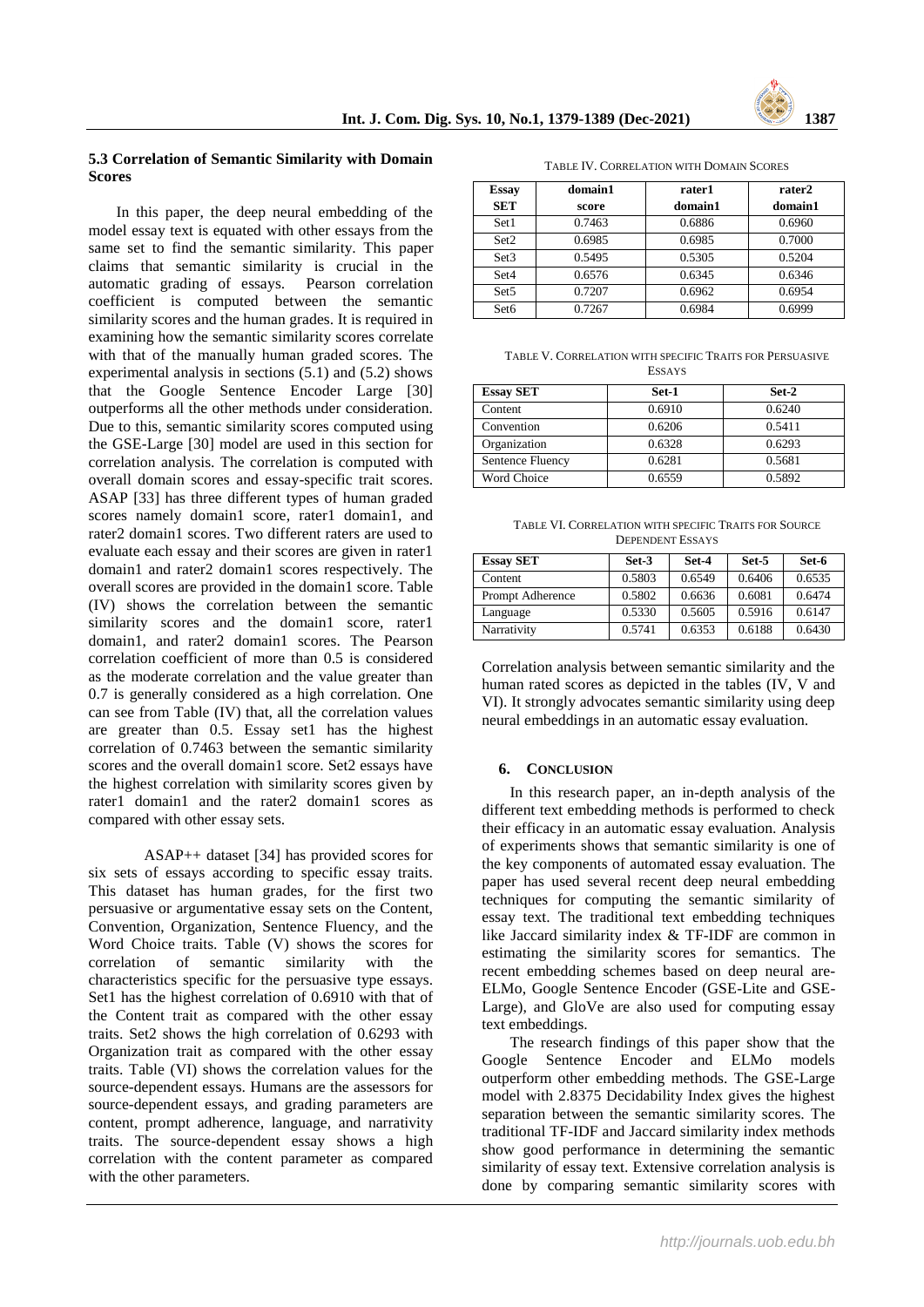evaluation scores given by a human. Semantic similarity scores computed with the help of text embeddings given by GSE-Large show a high correlation with humanrated domain scores. The high correlation is also observed in the essay-specific traits like content, organization, sentence fluency, word choice, prompt adherence, language, and Narrativity. This research offers valuable insights, on which embedding method should be employed, to compute the semantic similarity in an automated evaluation of an essay.

#### **REFERENCES**

- [1] TOEFL: ETS. https://www.ets.org/toe (2019). Online; Accessed: 24 August 2019
- [2] GRE: ETS. https://www.ets.org/gre (2019). Online; Accessed: 26 August 2019
- [3] Christie, J.R.: Automated essay marking for both style and content. In: Proceedings of the Third Annual Computer Assisted Assessment Conference, Loughborough University, Loughborough, UK (1999)
- [4] Page, E.B.: The use of the computer in analyzing student essays. International review of education pp. 210-225 (1968)
- [5] Rudner, L.M., Garcia, V., Welch, C.: An evaluation of intellimetric essay scoring system. The Journal of Technology, Learning and Assessment 4(4) (2006)
- [6] Young, T., Hazarika, D., Poria, S., Cambria, E.: Recent trends in deep learning based natural language processing. ieee Computational intelligence magazine 13(3), 55-75 (2018)
- [7] Cambria, E., White, B.: Jumping nlp curves: A review of natural language processing research. IEEE Computational intelligence magazine 9(2), 48{57 (2014)
- [8] Khurana, D., Koli, A., Khatter, K., Singh, S.: Natural language processing: State of the art, current trends and challenges. arXiv preprint arXiv:1708.05148 (2017)
- [9] Deng, L., Liu, Y.: Deep learning in natural language processing. Springer (2018)
- [10] Otter, D.W., Medina, J.R., Kalita, J.K.: A survey of the usages of deep learning for natural language processing. IEEE Transactions on Neural Networks and Learning Systems (2020)
- [11] Wang, B.,Wang, A., Chen, F.,Wang, Y., Kuo, C.C.J.: Evaluating word embedding models: Methods and experimental results. arXiv preprint arXiv:1901.09785 (2019)
- [12] Tashu, T.M., Horvfiath, T.: Pair-wise: Automatic essay evaluation using word mover's distance. In: CSEDU (1), pp. 59- 66 (2018)
- [13] Zhu, G., Iglesias, C.A.: Computing semantic similarity of concepts in knowledge graphs. IEEE Transactions on Knowledge and Data Engineering 29(1), 72-85 (2016)
- [14] Liu, M., Lang, B., Gu, Z., Zeeshan, A.: Measuring similarity of academic articles with semantic profile and joint word embedding. Tsinghua Science and Technology 22(6), 619-632 (2017)
- [15] Pawar, A., Mago, V.: Challenging the boundaries of unsupervised learning for semantic similarity. IEEE Access 7, 16,291{16,308 (2019)
- [16] Clark, E., Celikyilmaz, A., Smith, N.A.: Sentence movers similarity: Automatic evaluation for multi-sentence texts. In: Proceedings of the 57th Annual Meeting of the Association for Computational Linguistics, pp. 2748-2760 (2019)
- [17] Melamud, O., Goldberger, J., Dagan, I.: context2vec: Learning generic context embedding with bidirectional LSTM. In: Proceedings of The 20th SIGNLL Conference on Computational Natural Language Learning, pp. 51-61. Association for Computational Linguistics, Berlin, Germany (2016). DOI 10.18653/v1/K16-1006
- [18] Ratna, A.A.P., Arbani, A.A., Ibrahim, I., Ekadiyanto, F.A., Bangun, K.J., Purnamasari, P.D.: Automatic essay grading system based on latent semantic analysis with learning vector quantization and word similarity enhancement. In: Proceedings of the 2018 International Conference on Artificial Intelligence and Virtual Reality, pp. 120-126 (2018)
- [19] Wang, Y., Wei, Z., Zhou, Y., Huang, X.J.: Automatic essay scoring incorporating rating schema via reinforcement learning. In: Proceedings of the 2018 Conference on Empirical Methods in Natural Language Processing, pp. 791-797 (2018)
- [20] Cozma, M., Butnaru, A.M., Ionescu, R.T.: Automated essay scoring with string kernels and word embeddings. arXiv preprint arXiv:1804.07954 (2018)
- [21] Lilja, M.: Automatic essay scoring of swedish essays using neural networks (2018)
- [22] Fauzi, M.A., Utomo, D.C., Setiawan, B.D., Pramukantoro, E.S.: Automatic essay scoring system using n-gram and cosine similarity for gamification based e-learning. In: Proceedings of the International Conference on Advances in Image Processing, pp. 151-155 (2017)
- [23] Dong, F., Zhang, Y.: Automatic features for essay scoring-an empirical study. In Proceedings of the 2016 Conference on Empirical Methods in Natural Language Processing, pp. 1072- 1077 (2016)
- [24] Shehab, A., Elhoseny, M., Hassanien, A.E.: A hybrid scheme for automated essay grading based on lvq and nlp techniques. In: 2016 12th International Computer Engineering Conference (ICENCO), pp. 65-70. IEEE (2016)
- [25] Attali, Y., Burstein, J.: Automated essay scoring with e-rater R v. 2. The Journal of Technology, Learning and Assessment 4(3) (2006)
- [26] Kakkonen, T., Myller, N., Timonen, J., Sutinen, E.: Automatic essay grading with probabilistic latent semantic analysis. In: Proceedings of the second workshop on Building Educational Applications Using NLP, pp. 29-36 (2005)
- [27] Larkey, L.S.: Automatic essay grading using text categorization techniques. In Proceedings of the 21st annual international ACM SIGIR conference on Research and development in information retrieval, pp. 90{95 (1998)
- [28] Mikolov, T., Chen, K., Corrado, G., Dean, J.: Efficient estimation of word representations in vector space. arXiv preprint arXiv:1301.3781 (2013)
- [29] Mikolov, T., Sutskever, I., Chen, K., Corrado, G.S., Dean, J.: Distributed representations of words and phrases and their compositionality. In: Advances in neural information processing systems, pp. 3111-3119 (2013)
- [30] Cer, D., Yang, Y., Kong, S.y., Hua, N., Limtiaco, N., John, R.S., Constant, N., Guajardo-Cespedes, M., Yuan, S., Tar, C., et al.: Universal sentence encoder. arXiv preprint arXiv:1803.11175 (2018)
- [31] Peters, M.E., Neumann, M., Iyyer, M., Gardner, M., Clark, C., Lee, K., Zettlemoyer, L.: Deep contextualized word representations. In: Proc. of NAACL (2018)
- [32] Pennington, J., Socher, R., Manning, C.: Glove: Global vectors for word representation. In: Proceedings of the 2014 conference on empirical methods in natural language processing (EMNLP), pp. 1532{1543 (2014)